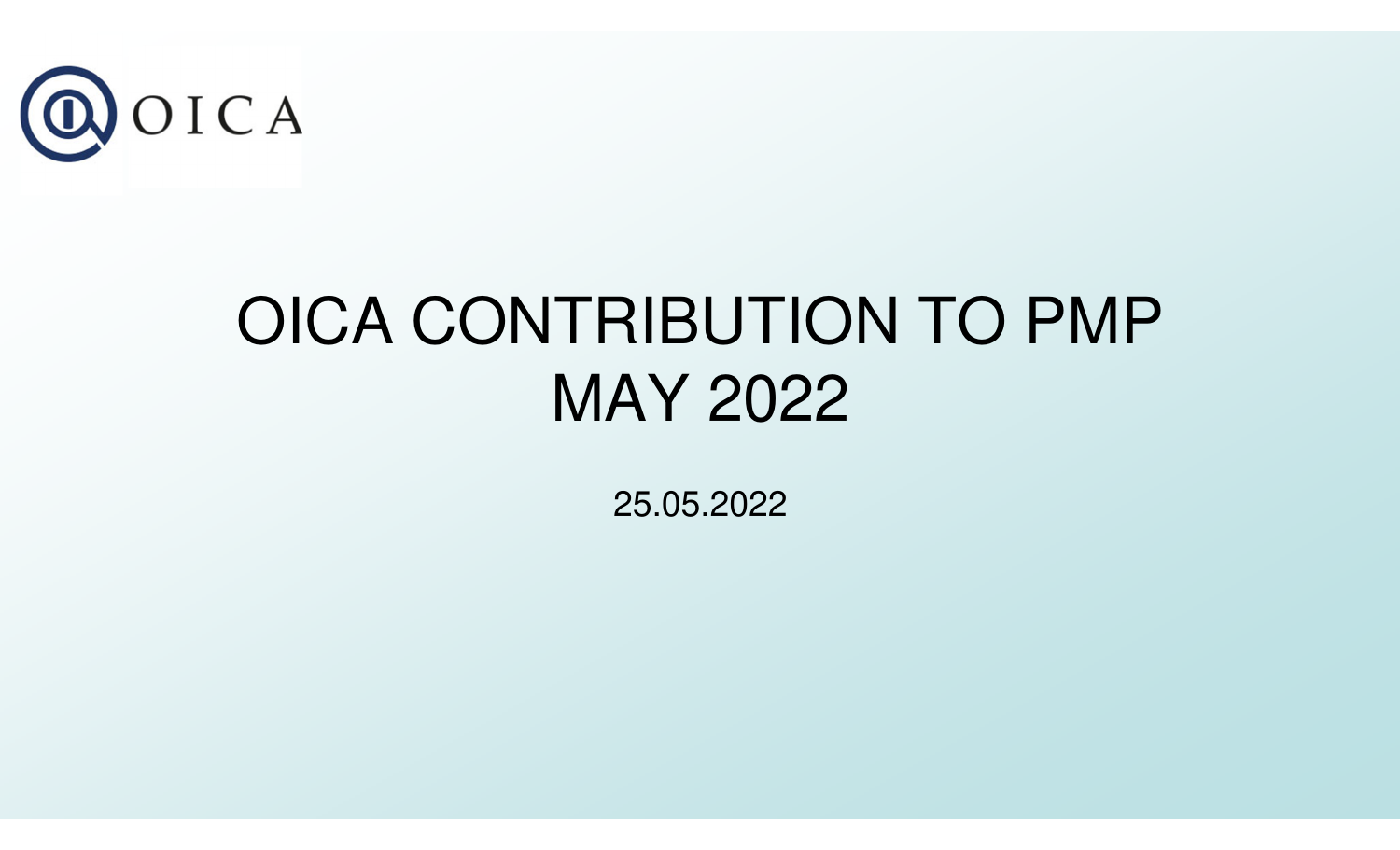## Interlab measurement variability

- **ILS** (inter laboratory study) results show significant inter-lab variability for the same testing object (brake)
- **ILS shows lower in-lab-variability for different** testing objects
- Whereas the single setups seems to be quite stable, repeatability between different labs is not sufficient
- This indicates that there is a systematic difference between the labs. This difference limits the comparability of results for the same testing object
- OICA is actively contributing to the improvement of the method



#### **Testing method and set-up is currently not suitable for homologation**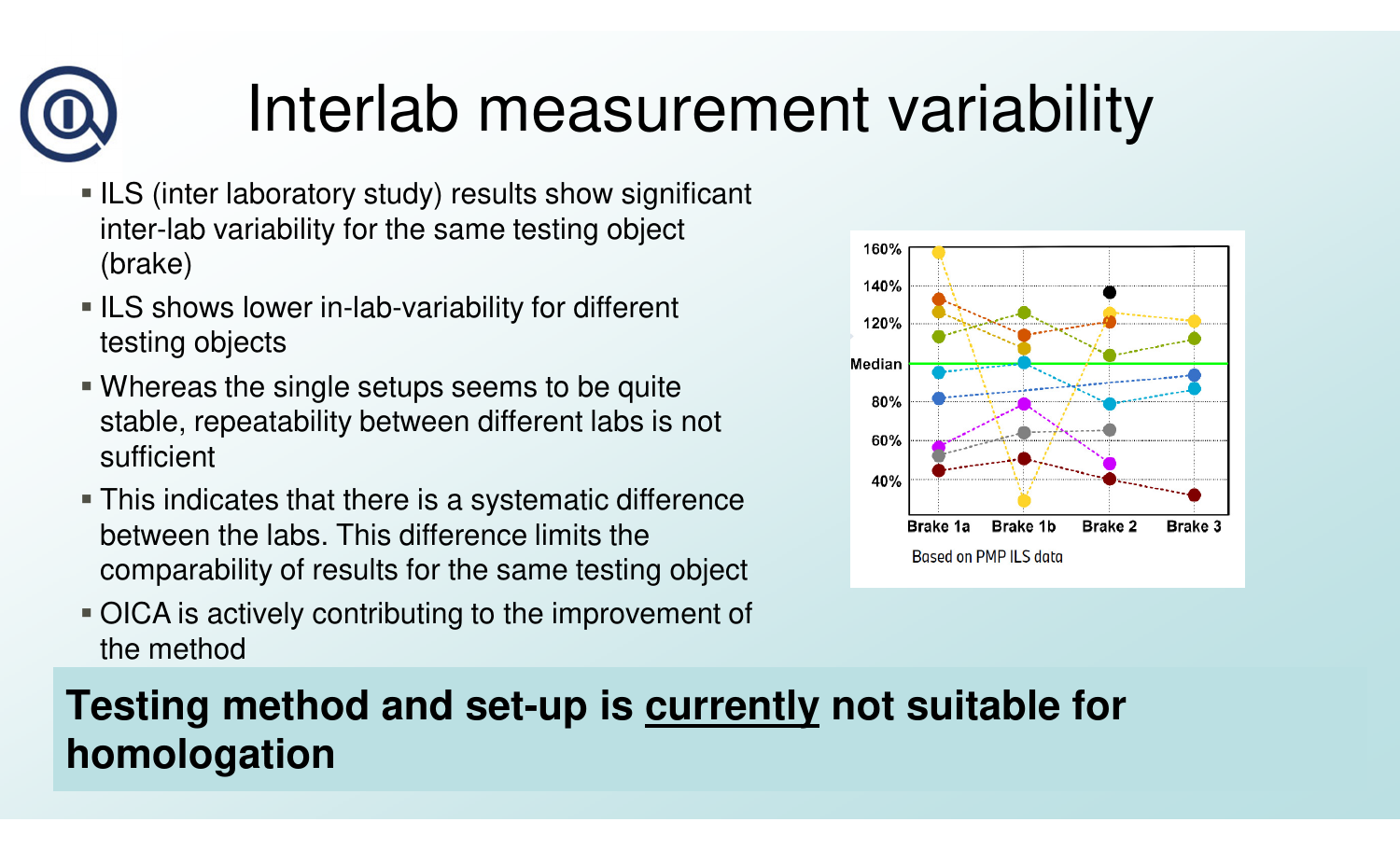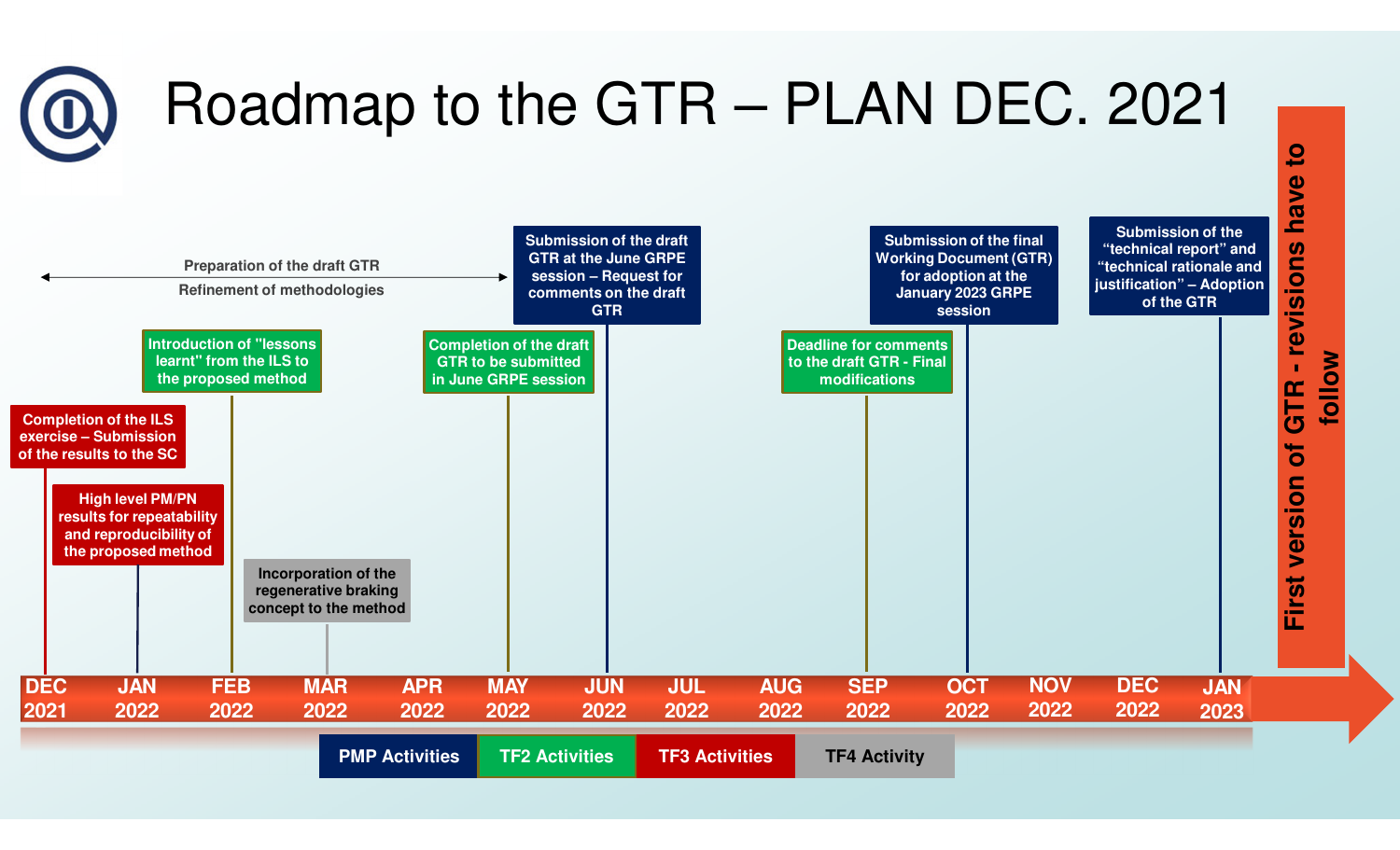

**Addressed the timing risk during ACEA workshop 11 Feb 2022**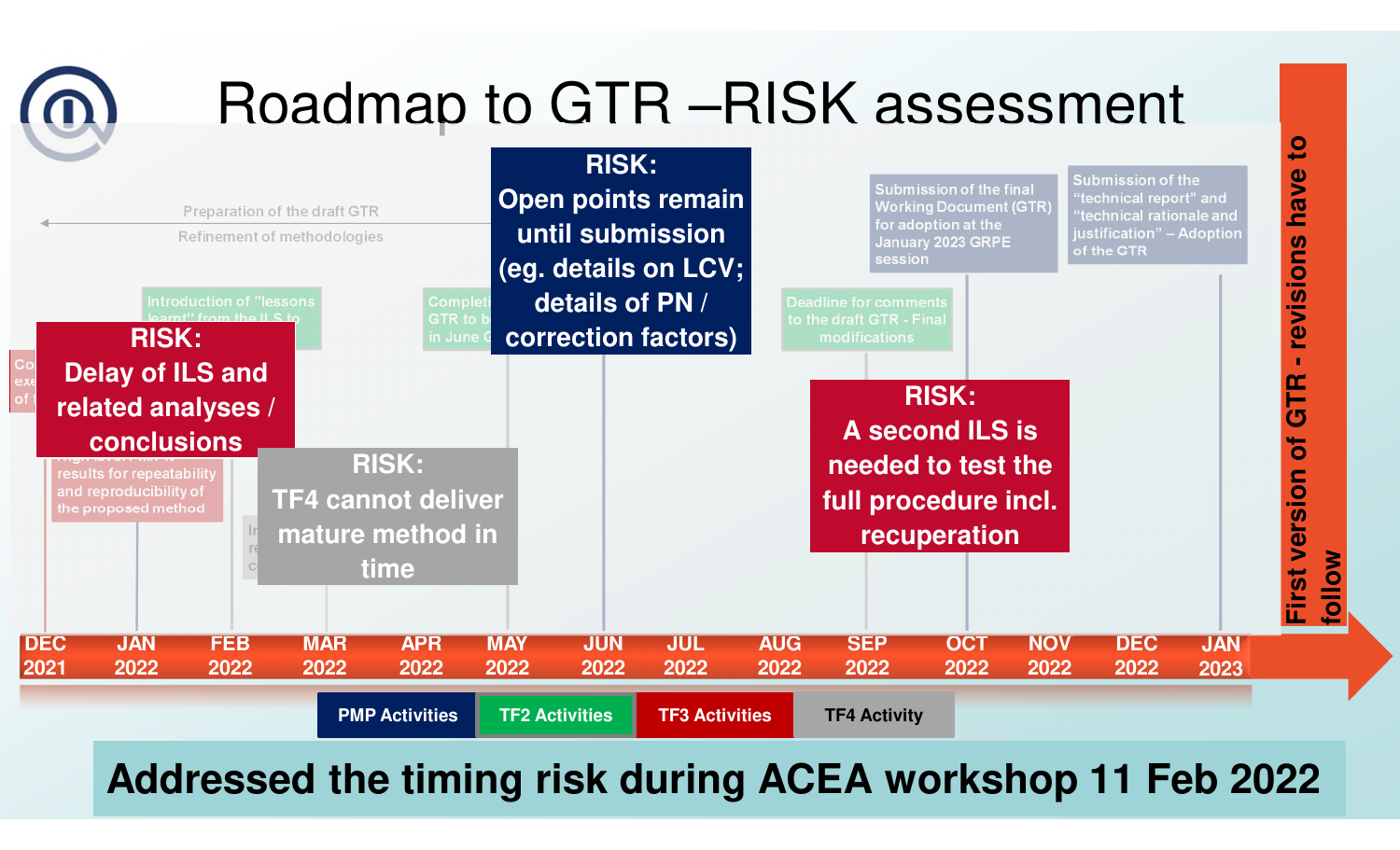

#### **Delays cause the need revising the original time plan to the GTR**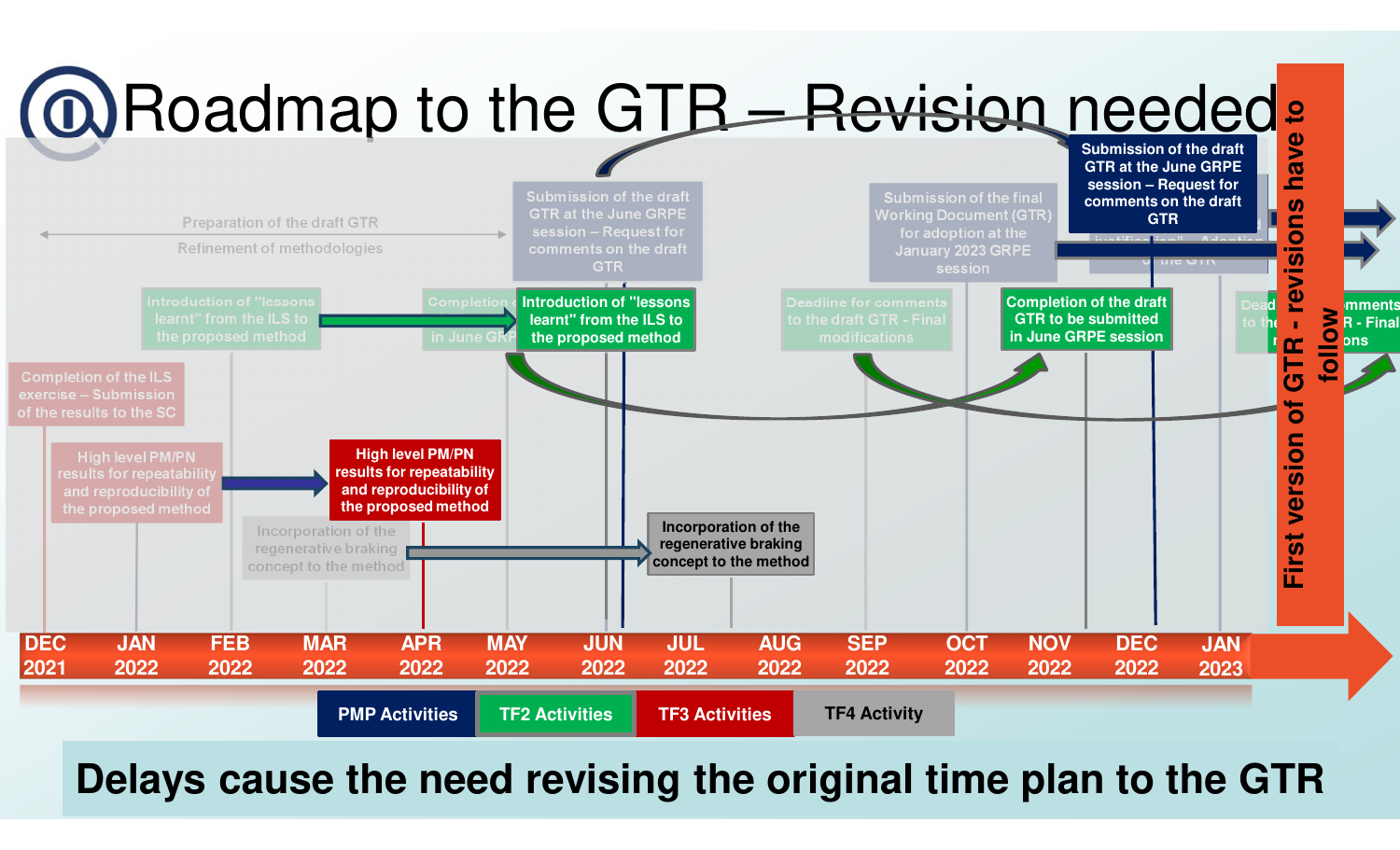

#### **Robust GTR needs shift by 6 months**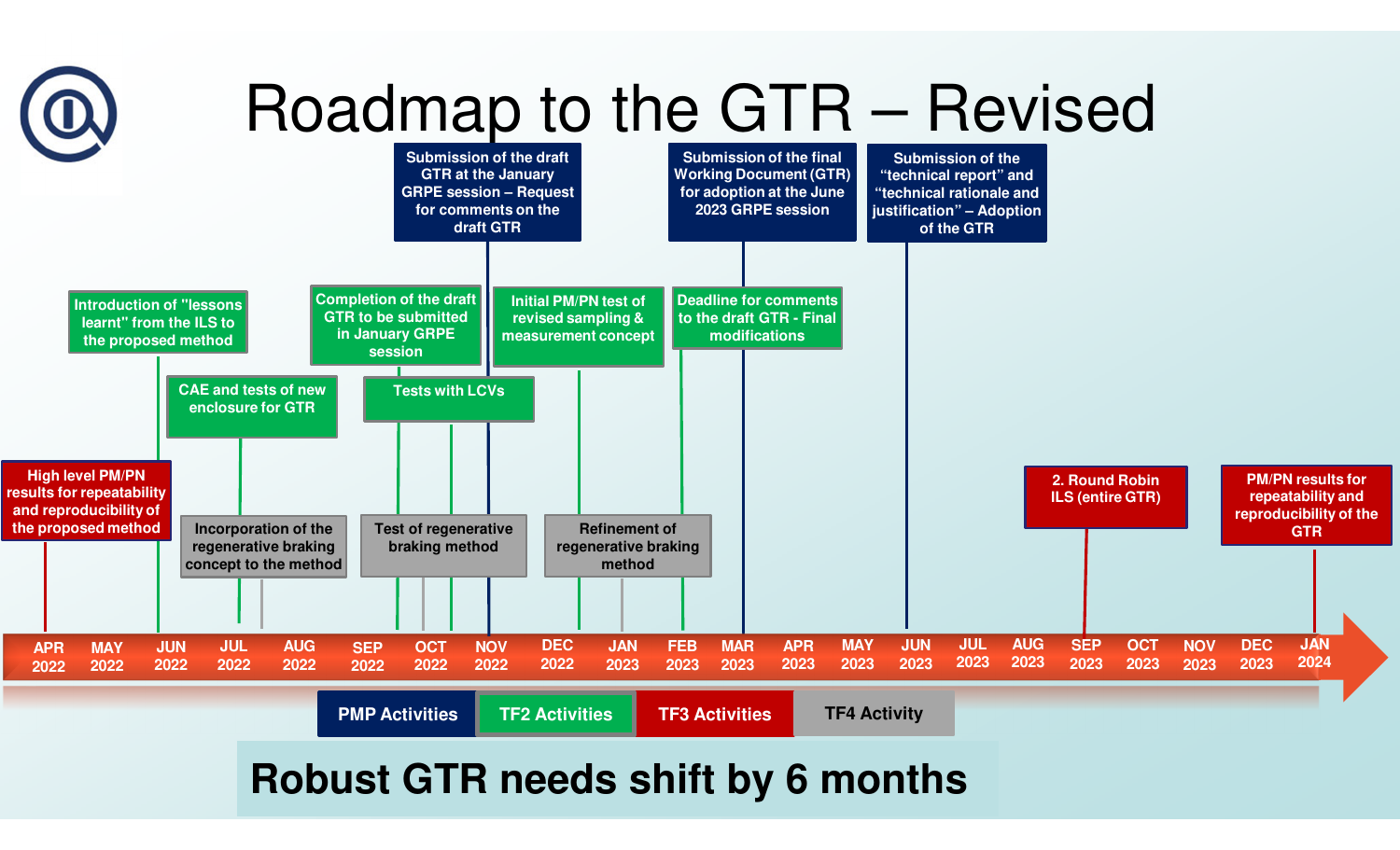# Contribution from OICA

**OICA/industry are supporting PMP heavily:**

- **developing a robust GTR suitable for certification**
- • **providing brake emission data of vehicles w and w/o regenerative braking**
- **providing brake parts and data to ILS**
- •**measurements for ILS, and data evaluation (TF-3)**
- • **proposals for improving of sampling system, harmonization and robustness (TF-2)**
- **development of a method to include electrified vehicles. Co-lead of TF-4 regenerative braking**

**Industry is heavily contributing and carrying most of the test work**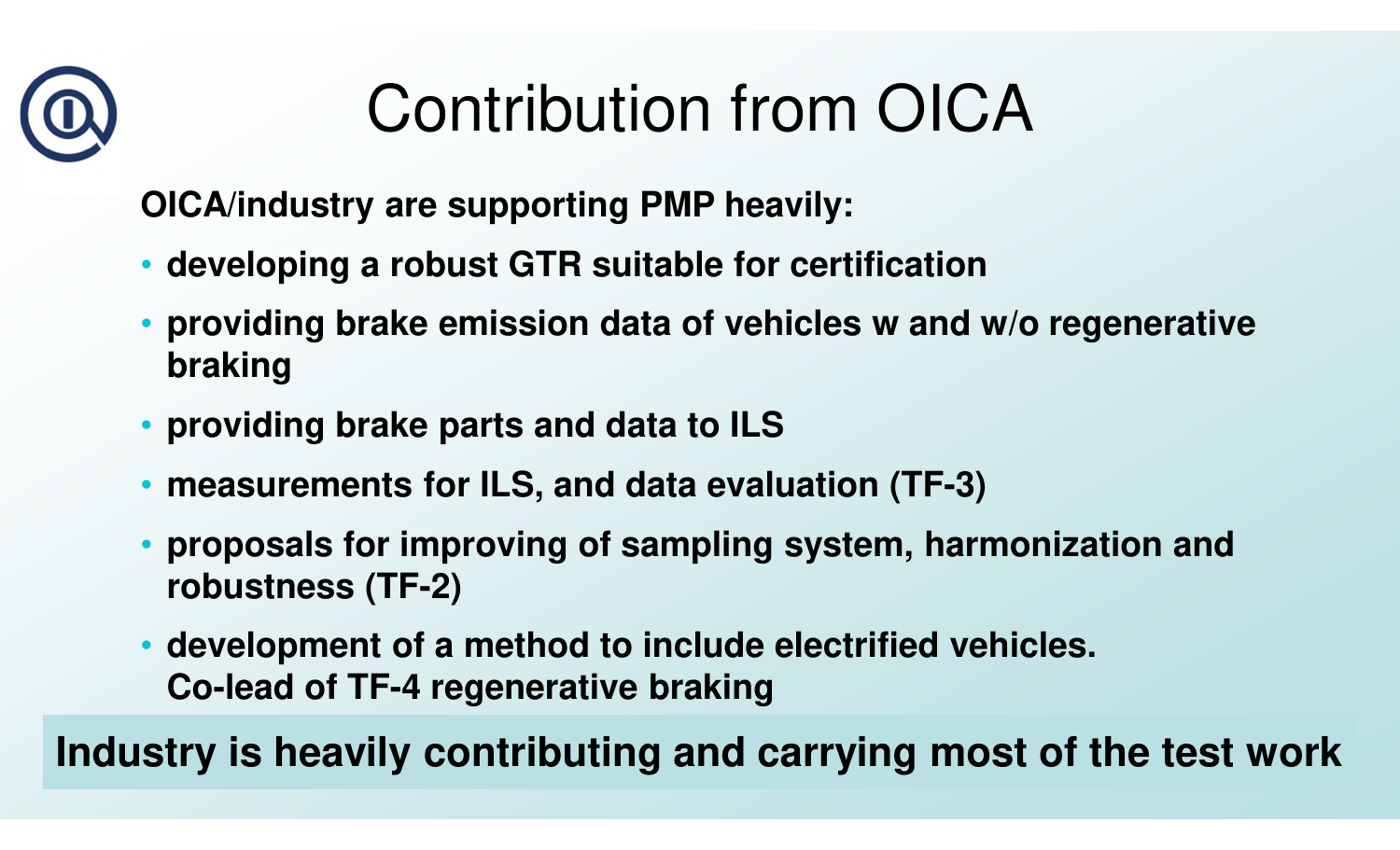# REVISION of the GTR timeline

- • **Brake wear emissions test procedure** is a entirely new test – exhaust method took decades until EURO-7
- **GTR with robust test procedure** to measure brake wear particle emissions will not be ready as informal document in June 22, which should be adopted in Jan 23
- The current **learnings from the ILS** and definition of GTR Clauses should at least be tested by CAE methods
- The vast majority of **future vehicles will be electrified**, however the test method is still immature and not verified
- A second **Round-Robin is mandatory** to test the GTR in cooperation with authorities and technical services after a reasonable number of complying test benches is installed

**Do not rush for a premature GTR.** Better regulation principles demand a properly mature and robust GTR - including regenerative braking - is<br>the bosis to deside any newformance limite actualities a consible Furs 7 the basis to decide any performance limits set within a sensible Euro 7 schedule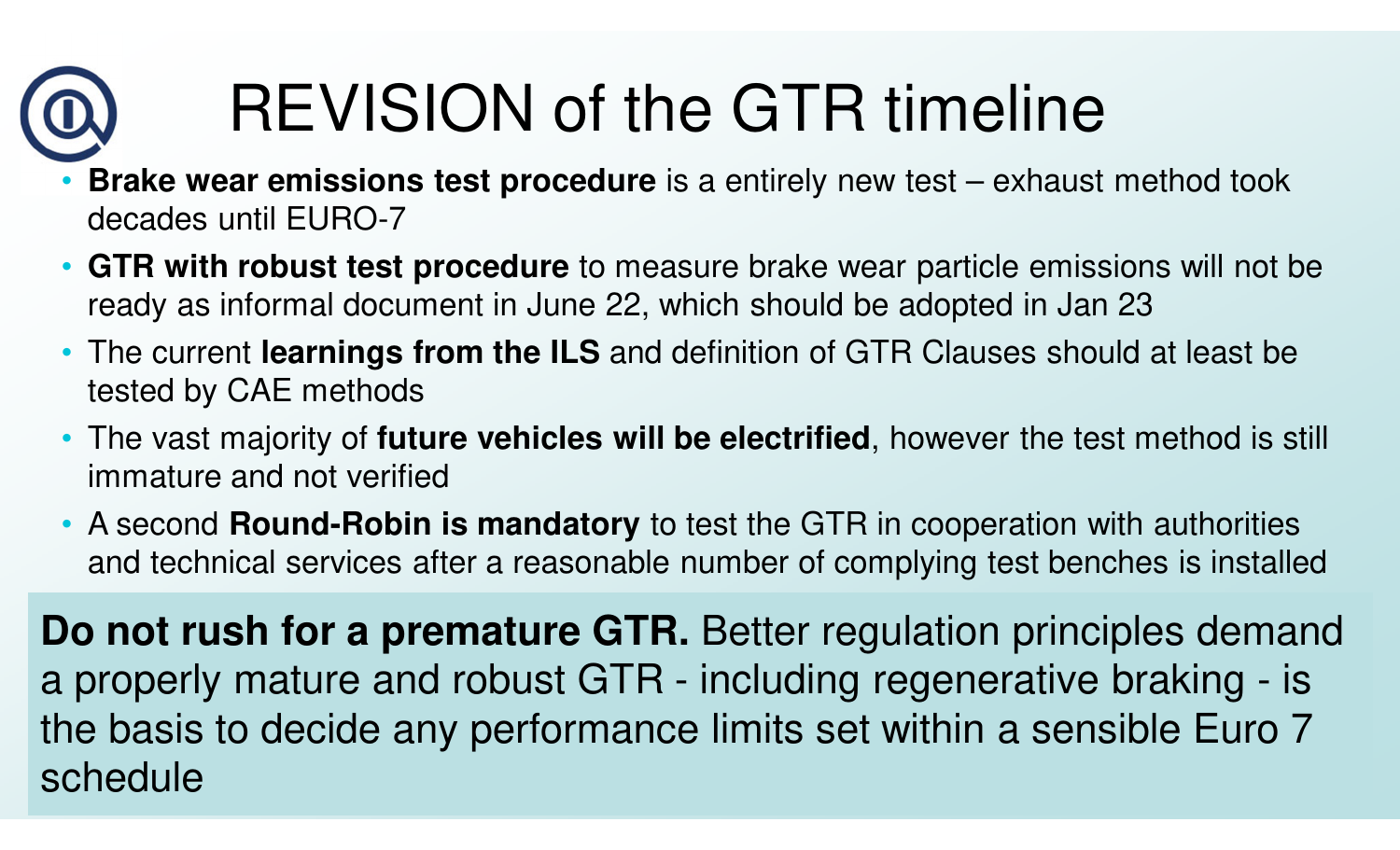## PMP meetings to share TF work

- •Discussion on the definition of a standardized enclosure
- Revision of sampling ducting
- TF4 Regen method(s)
- Solid versus total particle number (PN) counting
- Validation procedures (quality checks)
- Cooling requirement for low and high Wheel Load / Disc mass ratio
- •Evaluation of the applicability of the GTR by technical services / authorities

### **Need to share TF work within the entire PMP group**